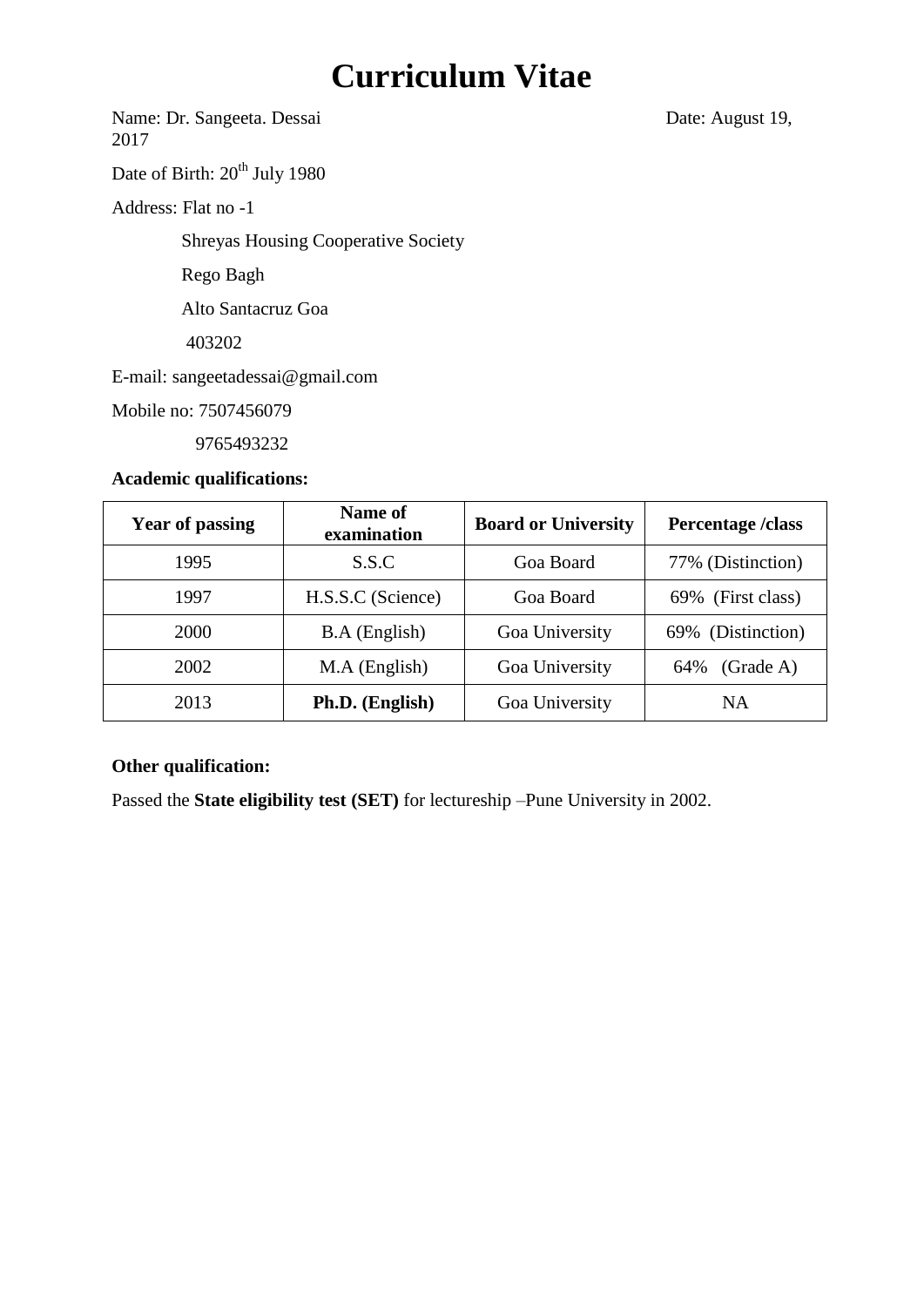# **Teaching Experience:**

| Sr.<br>No. | <b>Institution</b>                                                                 | <b>Designation</b>     | <b>Subject</b><br>taught | <b>Nature of</b><br>appointment | <b>Period of</b><br>appointment |
|------------|------------------------------------------------------------------------------------|------------------------|--------------------------|---------------------------------|---------------------------------|
| 01         | Goa College of Engineering<br>Farmagudi                                            | Assistant<br>Professor | English                  | Contract basis                  | 2002-2006                       |
| 02         | Goa College of Engineering<br>Farmagudi                                            | Assistant<br>Professor | English                  | Regular                         | 2006-2012                       |
| 03         | Goa University                                                                     | Visiting lecturer      | English                  | Temporary                       | 2012-2013                       |
| 04         | Dhempe College of Arts<br>and Science                                              | Visiting lecturer      | English                  | Temporary                       | 2015-2016                       |
| 05         | Vidya Prabodhini College<br>of Commerce, Education,<br>Computer and<br>Management. | Assistant<br>Professor | English                  | Regular                         | June 2017 till<br>date.         |